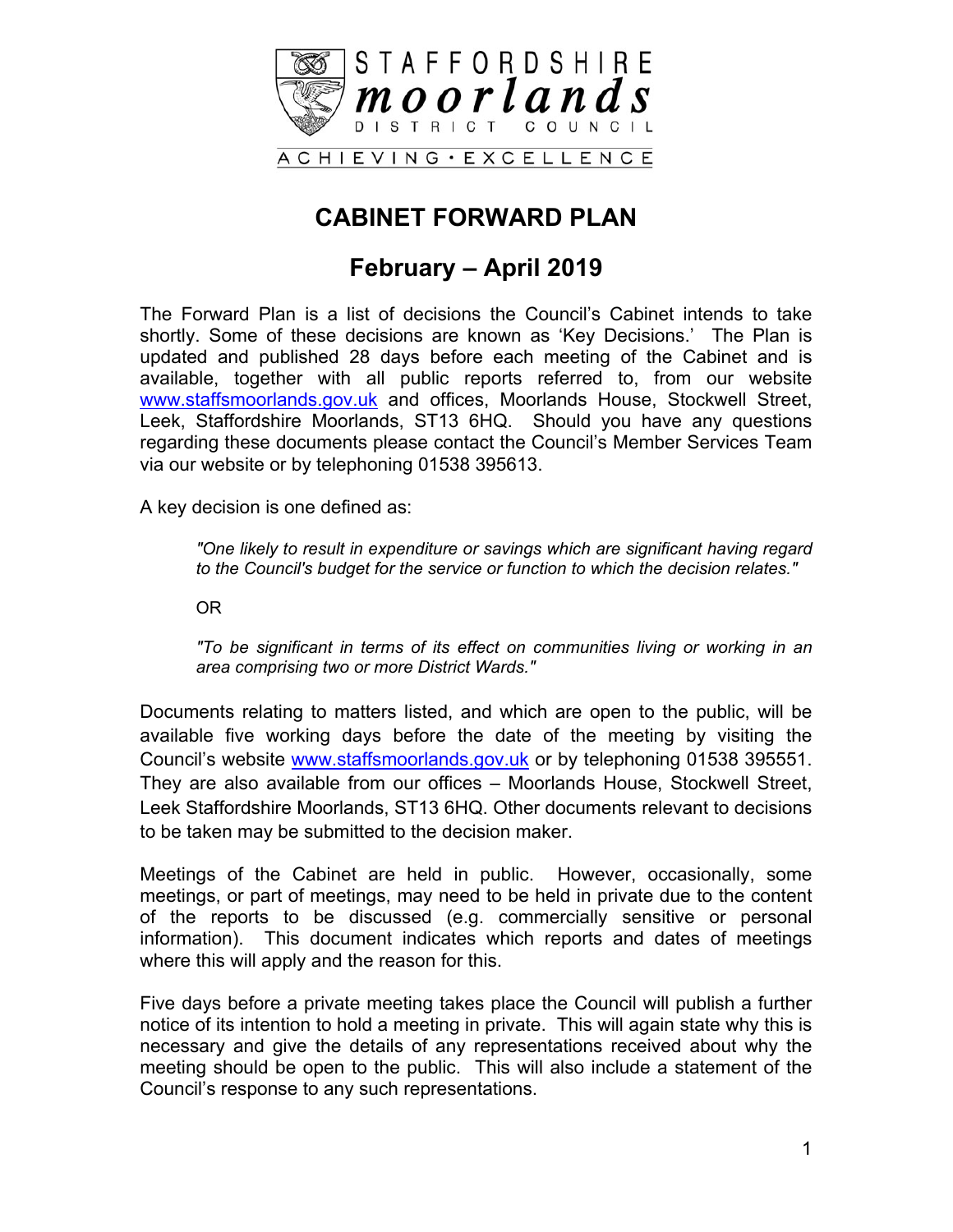**I N D E X**

| <b>Matter to be decided</b>                                                         | Date of decision<br>to be made | Page<br>No.    |
|-------------------------------------------------------------------------------------|--------------------------------|----------------|
| <b>ENVIRONMENT</b>                                                                  |                                |                |
| Staffordshire Moorlands DC support for Keep Britain Tidy's Spring<br>Clean Campaign | 12 February 2019               | 3              |
| <b>LEADER</b>                                                                       |                                |                |
| Third Quarter Financial, Procurement and Performance Review                         | 12 February 2019               | $\overline{4}$ |
| 2019/20 Budget & Medium Term Financial Plan 2019/20 to 2022/23                      | 12 February 2019               | 5              |
| Town Centre Regeneration and Investment Programme                                   | 12 February 2019               | 6              |
| <b>Cornhill Development Options</b>                                                 | 12 February 2019               | 7              |
| <b>Creative People and Places</b>                                                   | 12 February 2019               | 8              |
| <b>COMMUNITIES, LEISURE, SPORT, PARKS, COUNTRYSIDE AND</b><br><b>HOUSING</b>        |                                |                |
| Review of Public Realm CCTV Surveillance System                                     | 12 February 2019               | 9              |
| PLANNING, DEVELOPMENT AND PROPERTY                                                  |                                |                |
| Investment and Acquisition Strategy                                                 | 12 February 2019               | 10             |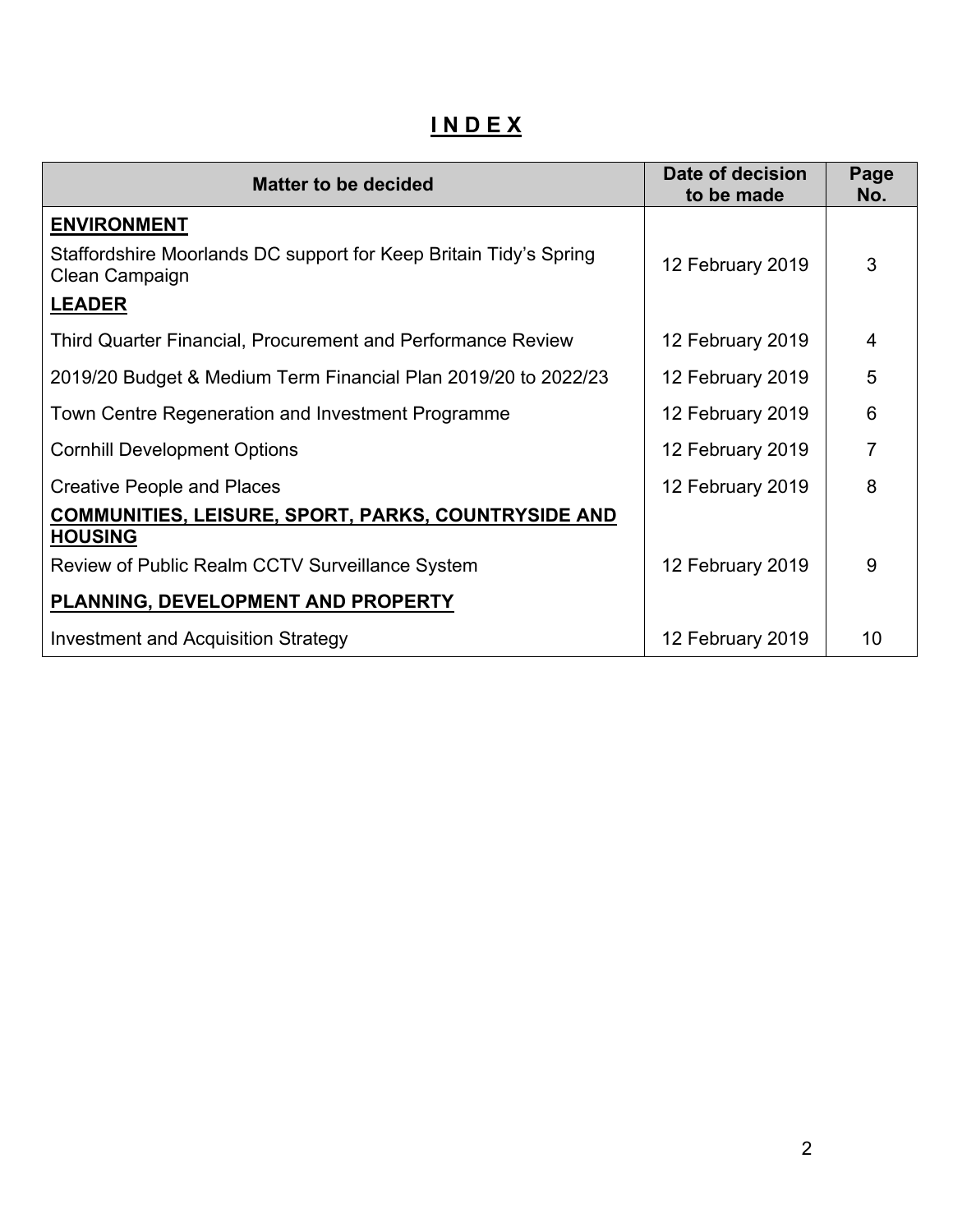### **Environment**

| <b>Matter for decision</b>                                        | Staffordshire Moorlands DC support for Keep<br>Britain Tidy's Spring Clean Campaign |
|-------------------------------------------------------------------|-------------------------------------------------------------------------------------|
| Key decision to be made on<br>behalf of the Council               | Yes                                                                                 |
| <b>Decision maker</b>                                             | Cabinet                                                                             |
| <b>Expected date of decision</b>                                  | 12 February 2019                                                                    |
| <b>Relevant Portfolio Holder</b>                                  | <b>Cllr Forrester</b>                                                               |
| <b>Relevant Overview &amp; Scrutiny</b><br><b>Panel</b>           | <b>Service Delivery</b>                                                             |
| Documents submitted to the<br>decision taker for<br>consideration | <b>Report of the Executive Director</b><br>(Transformation)                         |
| <b>Public/Private report</b>                                      | Public                                                                              |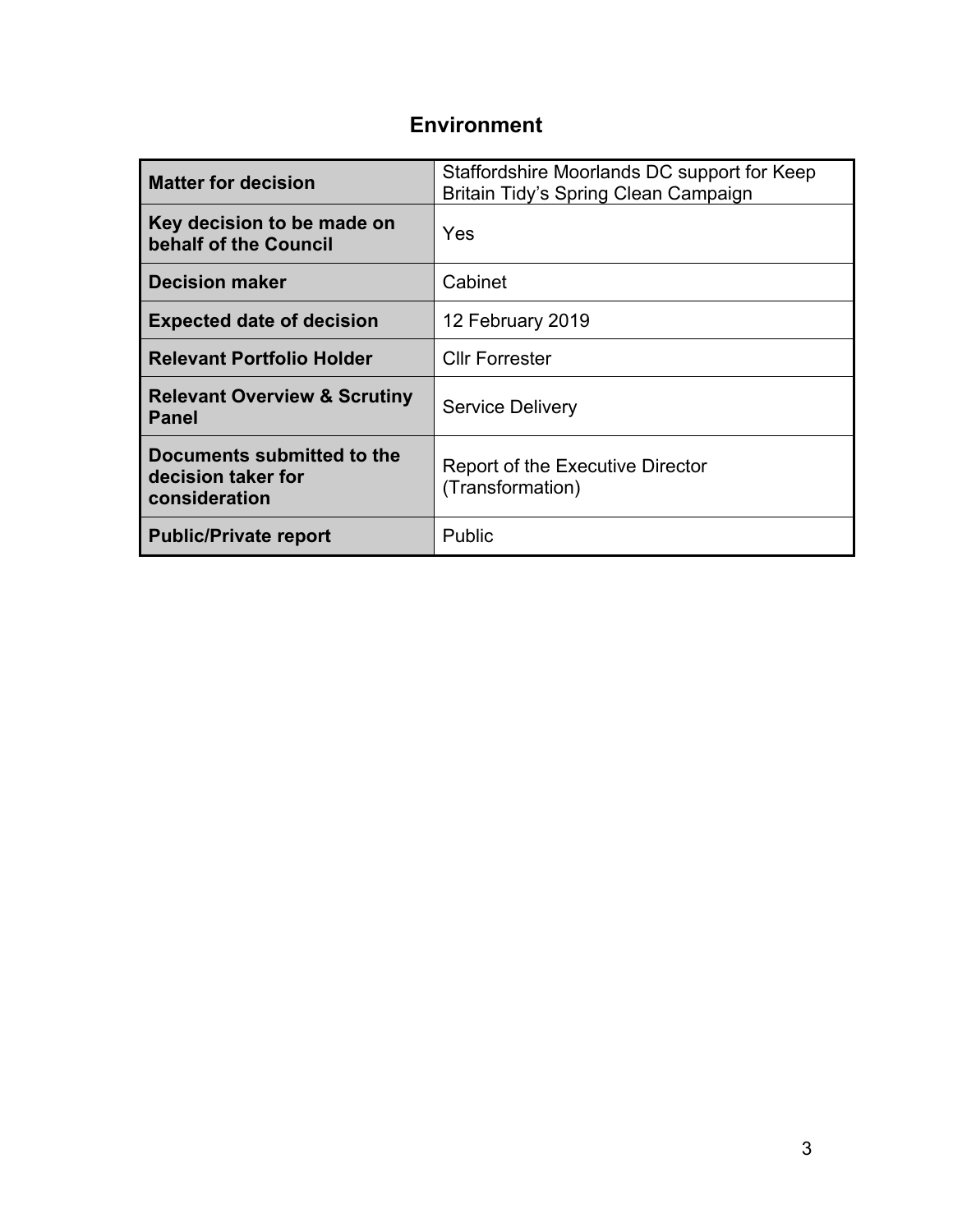| <b>Matter for decision</b>                                        | Third Quarter Financial, Procurement and<br><b>Performance Review</b> |
|-------------------------------------------------------------------|-----------------------------------------------------------------------|
| Key decision to be made on<br>behalf of the Council               | Yes                                                                   |
| <b>Decision maker</b>                                             | Cabinet                                                               |
| <b>Expected date of decision</b>                                  | 12 February 2019                                                      |
| <b>Relevant Portfolio Holder</b>                                  | <b>Cllr Ralphs</b>                                                    |
| <b>Relevant Overview &amp; Scrutiny</b><br><b>Panel</b>           | Resources                                                             |
| Documents submitted to the<br>decision taker for<br>consideration | <b>Report of the Executive Director</b><br>(Transformation)           |
| <b>Public/Private report</b>                                      | Public                                                                |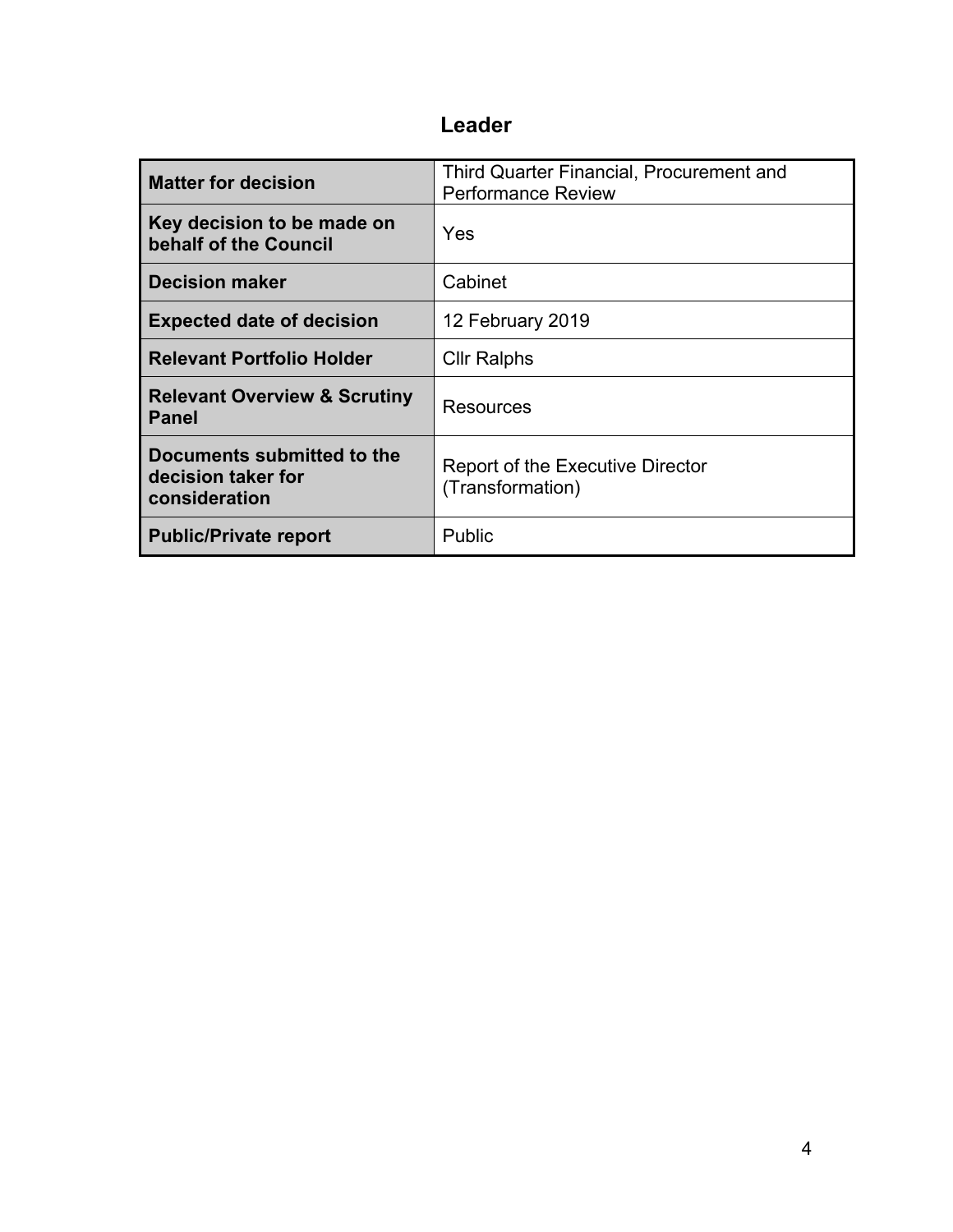| <b>Matter for decision</b>                                        | 2019/20 Budget & Medium Term Financial Plan<br>2019/20 to 2022/23 |
|-------------------------------------------------------------------|-------------------------------------------------------------------|
| Key decision to be made on<br>behalf of the Council               | Yes                                                               |
| <b>Decision maker</b>                                             | Cabinet                                                           |
| <b>Expected date of decision</b>                                  | 12 February 2019                                                  |
| <b>Relevant Portfolio Holder</b>                                  | <b>Cllr Ralphs</b>                                                |
| <b>Relevant Overview &amp; Scrutiny</b><br><b>Panel</b>           | Resources                                                         |
| Documents submitted to the<br>decision taker for<br>consideration | <b>Report of the Executive Director</b><br>(Transformation)       |
| <b>Public/Private report</b>                                      | Public                                                            |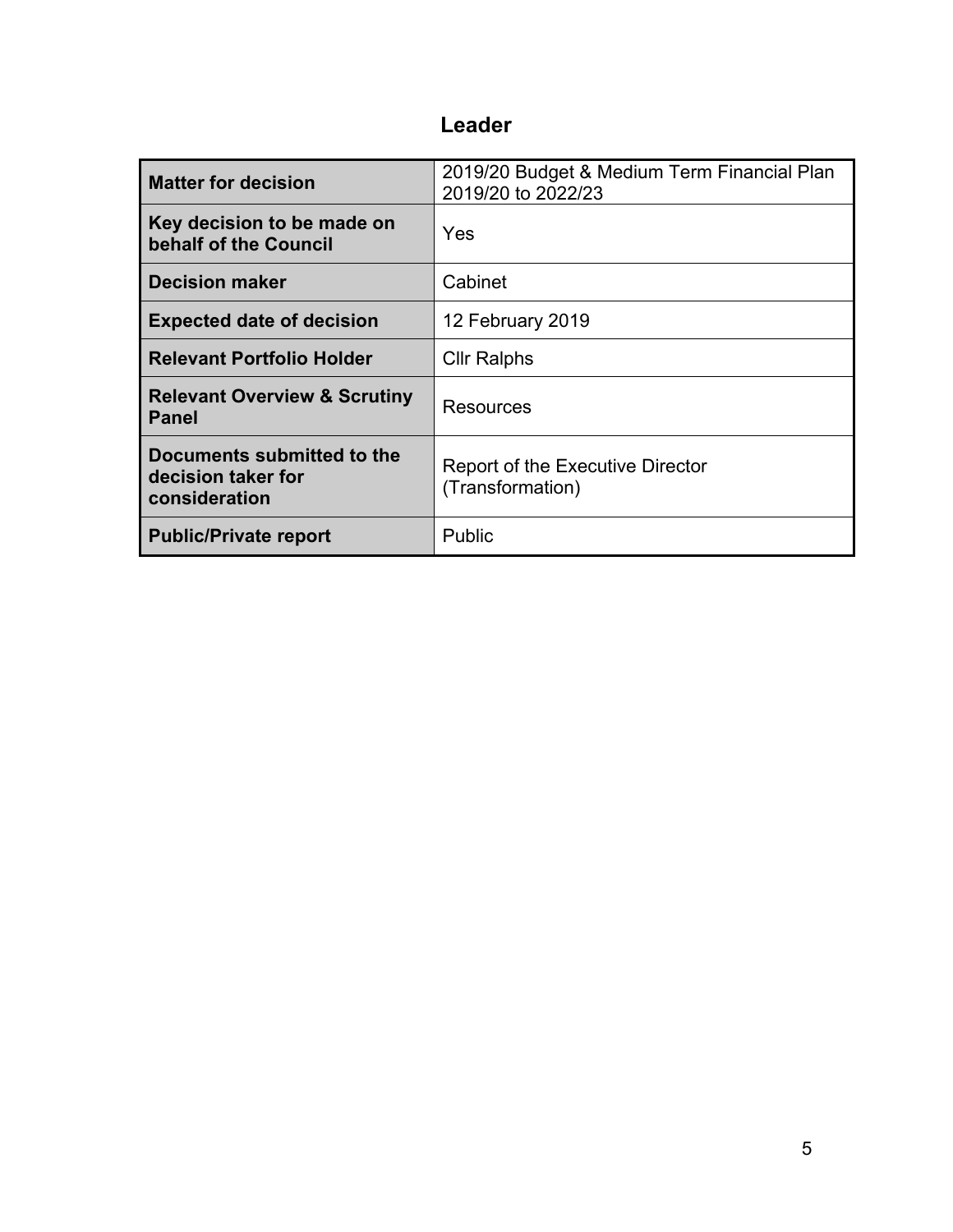| <b>Matter for decision</b>                                        | Town Centre Regeneration and Investment<br>Programme |
|-------------------------------------------------------------------|------------------------------------------------------|
| Key decision to be made on<br>behalf of the Council               | Yes                                                  |
| <b>Decision maker</b>                                             | Cabinet                                              |
| <b>Expected date of decision</b>                                  | 12 February 2019                                     |
| <b>Relevant Portfolio Holder</b>                                  | <b>Cllr Ralphs</b>                                   |
| <b>Relevant Overview &amp; Scrutiny</b><br><b>Panel</b>           | <b>Service Delivery</b>                              |
| Documents submitted to the<br>decision taker for<br>consideration | Report of the Executive Director (Place)             |
| <b>Public/Private report</b>                                      | Public                                               |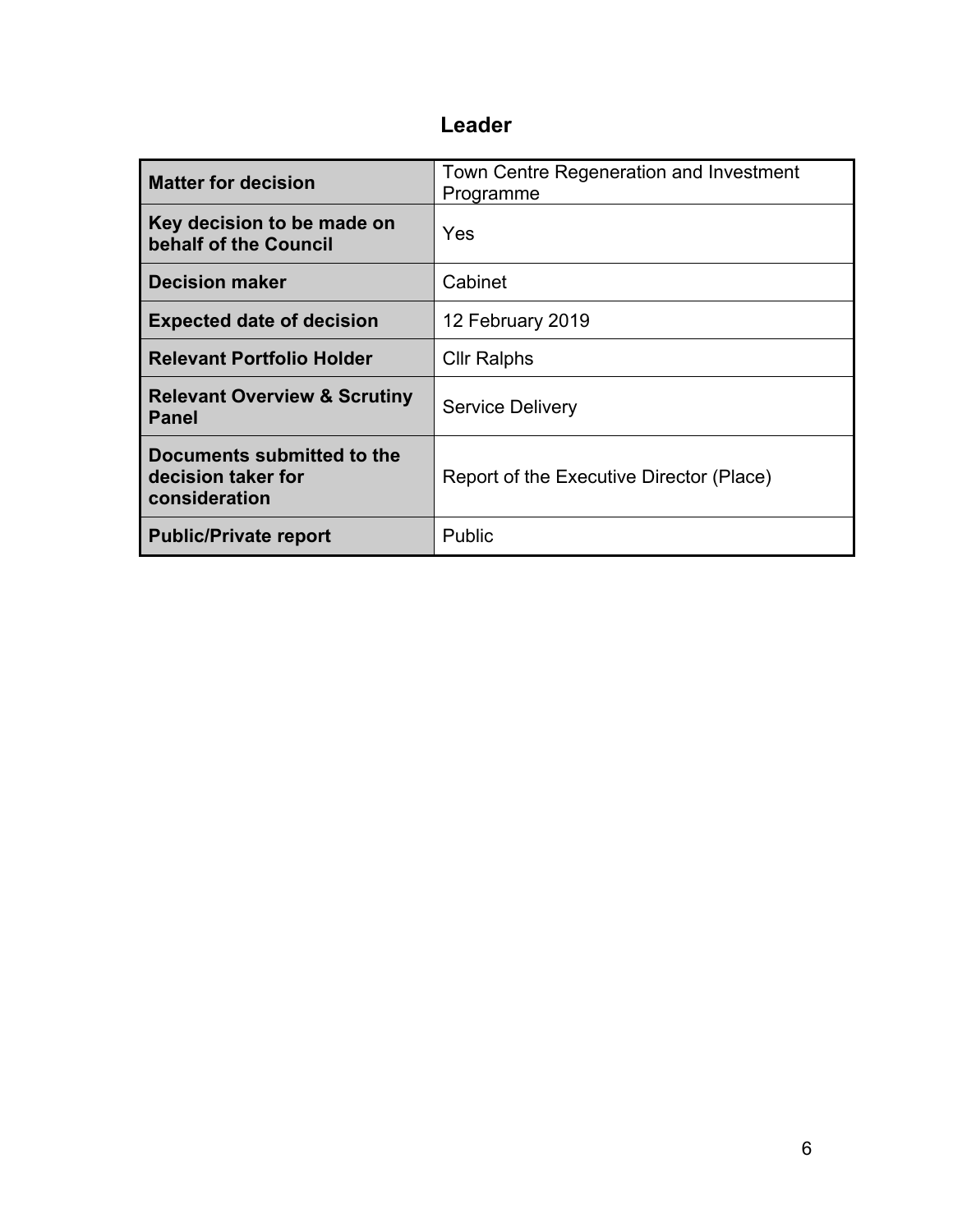| <b>Matter for decision</b>                                        | <b>Cornhill Development Options</b>                                                             |
|-------------------------------------------------------------------|-------------------------------------------------------------------------------------------------|
| Key decision to be made on<br>behalf of the Council               | Yes                                                                                             |
| <b>Decision maker</b>                                             | Cabinet                                                                                         |
| <b>Expected date of decision</b>                                  | 12 February 2019                                                                                |
| <b>Relevant Portfolio Holder</b>                                  | <b>Cllr Ralphs</b>                                                                              |
| <b>Relevant Overview &amp; Scrutiny</b><br><b>Panel</b>           | <b>Service Delivery</b>                                                                         |
| Documents submitted to the<br>decision taker for<br>consideration | Report of the Executive Director (Place)                                                        |
| <b>Public/Private report</b>                                      | Private - Information relating to the financial or<br>business affairs of any particular person |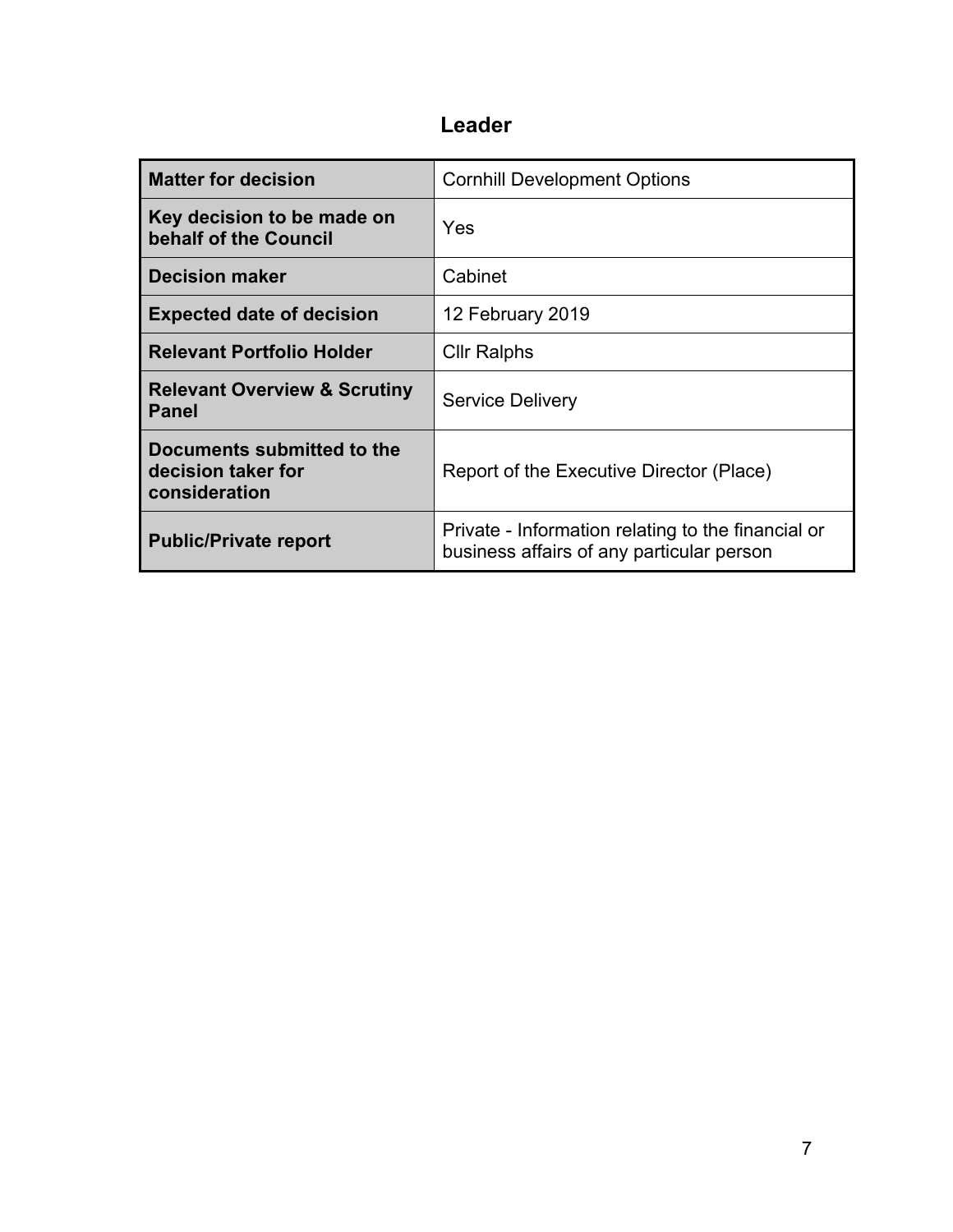| <b>Matter for decision</b>                                        | <b>Creative People and Places</b>         |
|-------------------------------------------------------------------|-------------------------------------------|
| Key decision to be made on<br>behalf of the Council               | Yes                                       |
| <b>Decision maker</b>                                             | Cabinet                                   |
| <b>Expected date of decision</b>                                  | 12 February 2019                          |
| <b>Relevant Portfolio Holder</b>                                  | <b>Cllr Ralphs</b>                        |
| <b>Relevant Overview &amp; Scrutiny</b><br><b>Panel</b>           | Community                                 |
| Documents submitted to the<br>decision taker for<br>consideration | Report of the Executive Director (People) |
| <b>Public/Private report</b>                                      | Public                                    |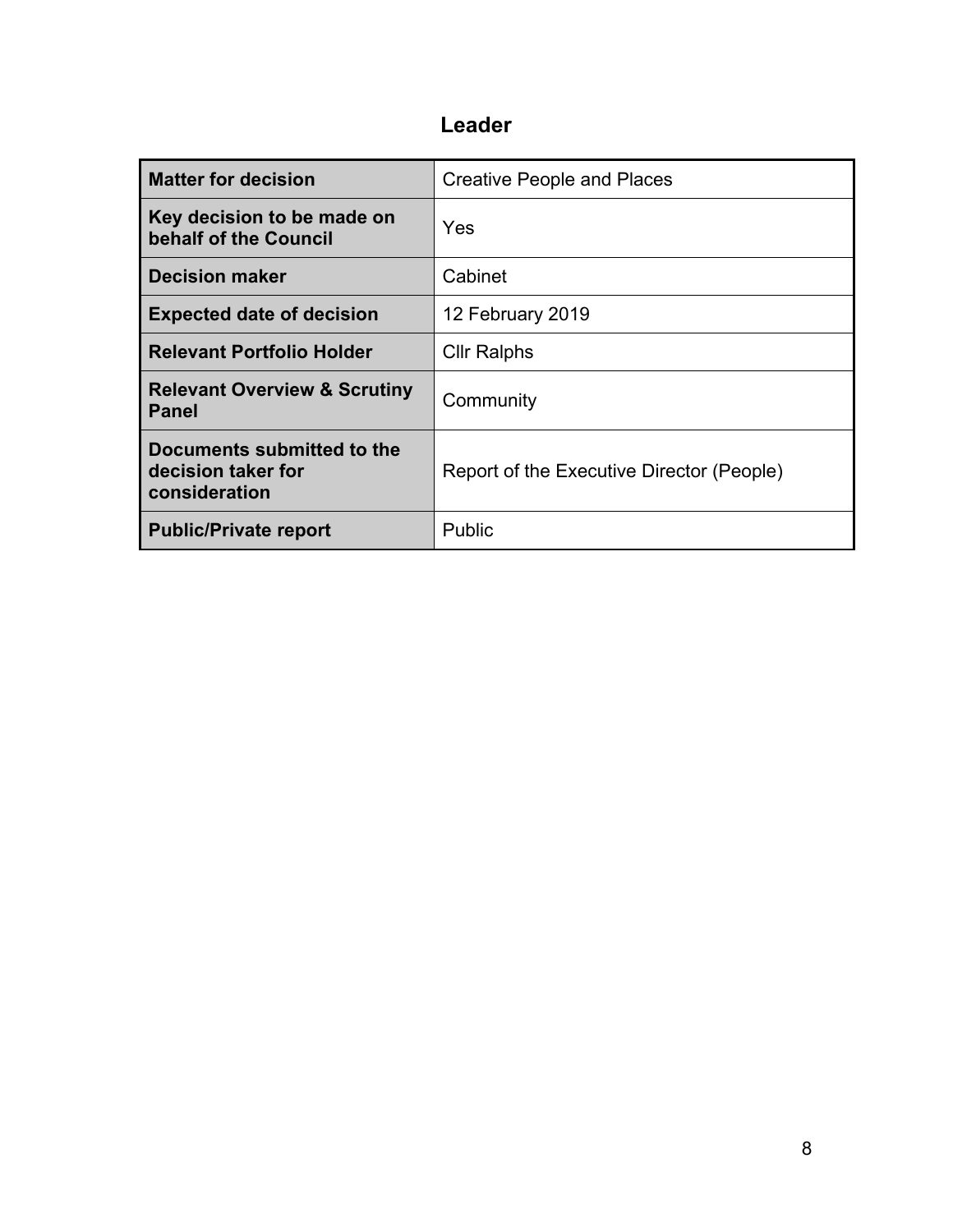# **Communities, Leisure, Sport, Parks, Countryside and Housing**

| <b>Matter for decision</b>                                        | <b>Review of Public Realm CCTV Surveillance</b><br>System                                                                                                                                                                                    |
|-------------------------------------------------------------------|----------------------------------------------------------------------------------------------------------------------------------------------------------------------------------------------------------------------------------------------|
| Key decision to be made on<br>behalf of the Council               | Yes                                                                                                                                                                                                                                          |
| <b>Decision maker</b>                                             | Cabinet                                                                                                                                                                                                                                      |
| <b>Expected date of decision</b>                                  | 12 February 2019                                                                                                                                                                                                                             |
| <b>Relevant Portfolio Holder</b>                                  | <b>Cllr Bowen</b>                                                                                                                                                                                                                            |
| <b>Relevant Overview &amp; Scrutiny</b><br><b>Panel</b>           | Community                                                                                                                                                                                                                                    |
| Documents submitted to the<br>decision taker for<br>consideration | Report of the Executive Director (People)                                                                                                                                                                                                    |
| <b>Public/Private report</b>                                      | Private - Information relating to the financial or<br>business affairs of any particular person &<br>Information relating to any action taken or to be<br>taken in connection with the prevention,<br>investigation or prosecution of crime. |